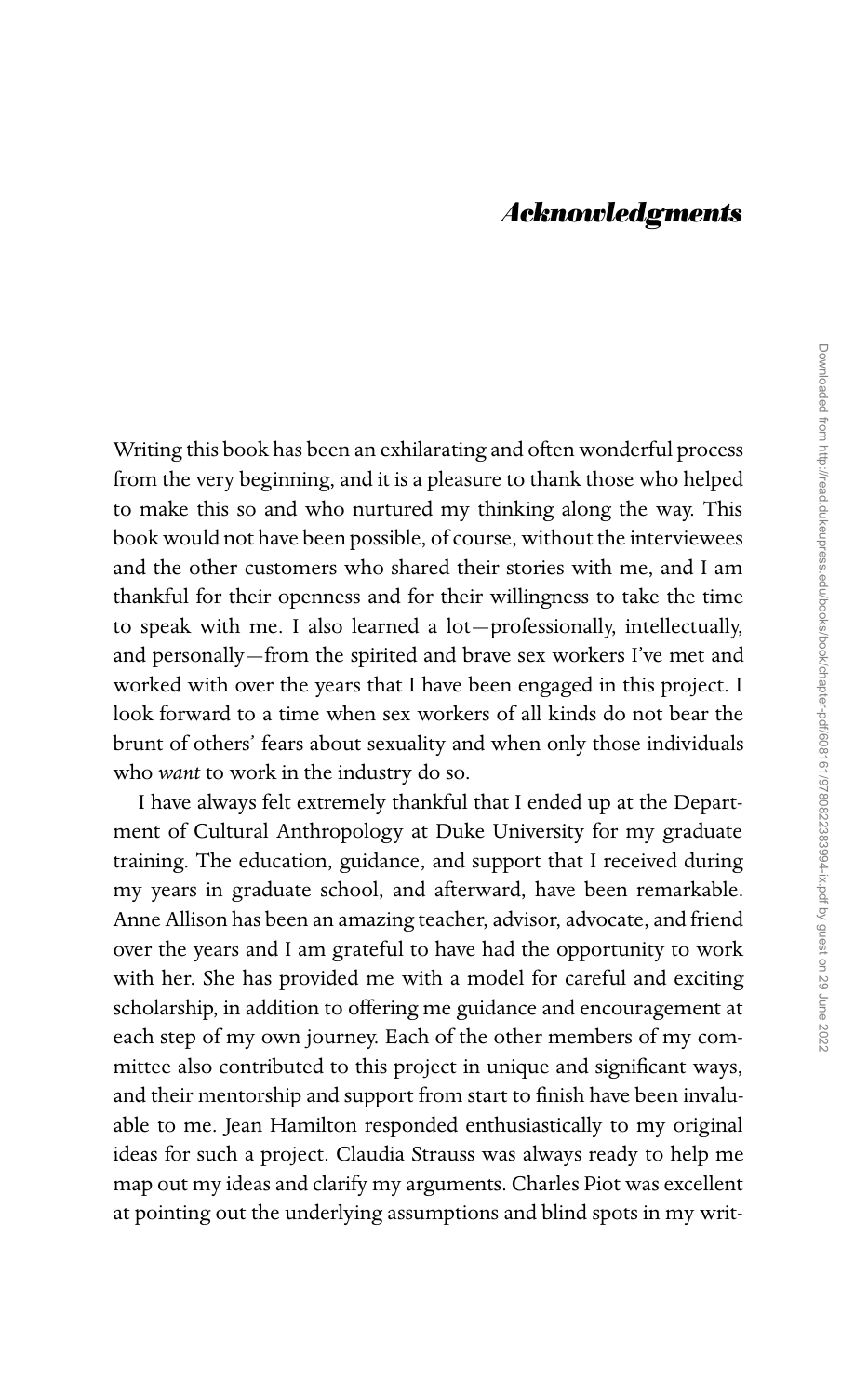ing. Wendy Luttrell guided my work with careful and patient questions, always encouraging me to interrogate my experiences and supporting my tendency to learn through emotional reactions to the material.

Many people have offered helpful comments and suggestions on particular chapters of this book or on my research in its various phases: Michael Kimmel, Deborah Durham, Gary Brooks, Judith Lynne Hanna, Jo Weldon, Keith McNeal, Merri Lisa Johnson, Lynn Hempel, Amy D'Unger, Brent Shea, John Anderson, and others. In particular, Naomi Quinn offered me encouragement and careful readings of my work and is always willing to talk when I come knocking on her door. I would like to thank my editor at Duke University Press, Ken Wissoker, the conscientious and helpful reviewers of my manuscript, and the others at Duke Press who helped me with this project.

My research was made possible by a fellowship from the Sexuality Research Fellowship Program of the Social Science Research Council, with funds provided by the Ford Foundation. The Sexuality Research Fellowship Program supported me not only financially but also by enabling me to develop a network of talented, dedicated, and encouraging researchers, some at the beginning of their career and some established, in a variety of academic disciplines. My interactions with the other fellows have greatly enriched my thinking and the writing of this manuscript, and I would particularly like to thank Celine Parrenas Schmizu, Diane Tober, David Valentine, and Russell Shuttleworth for their comments and our ongoing conversations. I would also like to extend a special thank you to Diane di Mauro for her support and encouragement over the years. The completion of the manuscript was funded by a Richard Carley Hunt Postdoctoral Fellowship from the Wenner-Gren Foundation for Anthropological Research. This support allowed me the luxury of focusing solely on revising the manuscript for several summers, and was much appreciated.

It would be impossible to list all of those individuals who have influenced my thinking more generally on the issues I take up in this book, but there are some that bear mentioning here. My colleagues and students at the College of the Atlantic, along with the staff, were supportive and encouraging, and their commitment to the world and to a better future, as well as their shared passion for learning, continue to inspire me. Those late-night conversations with Ben Peacock and John Vincent, though they seem so long ago, shaped me irrevocably. My